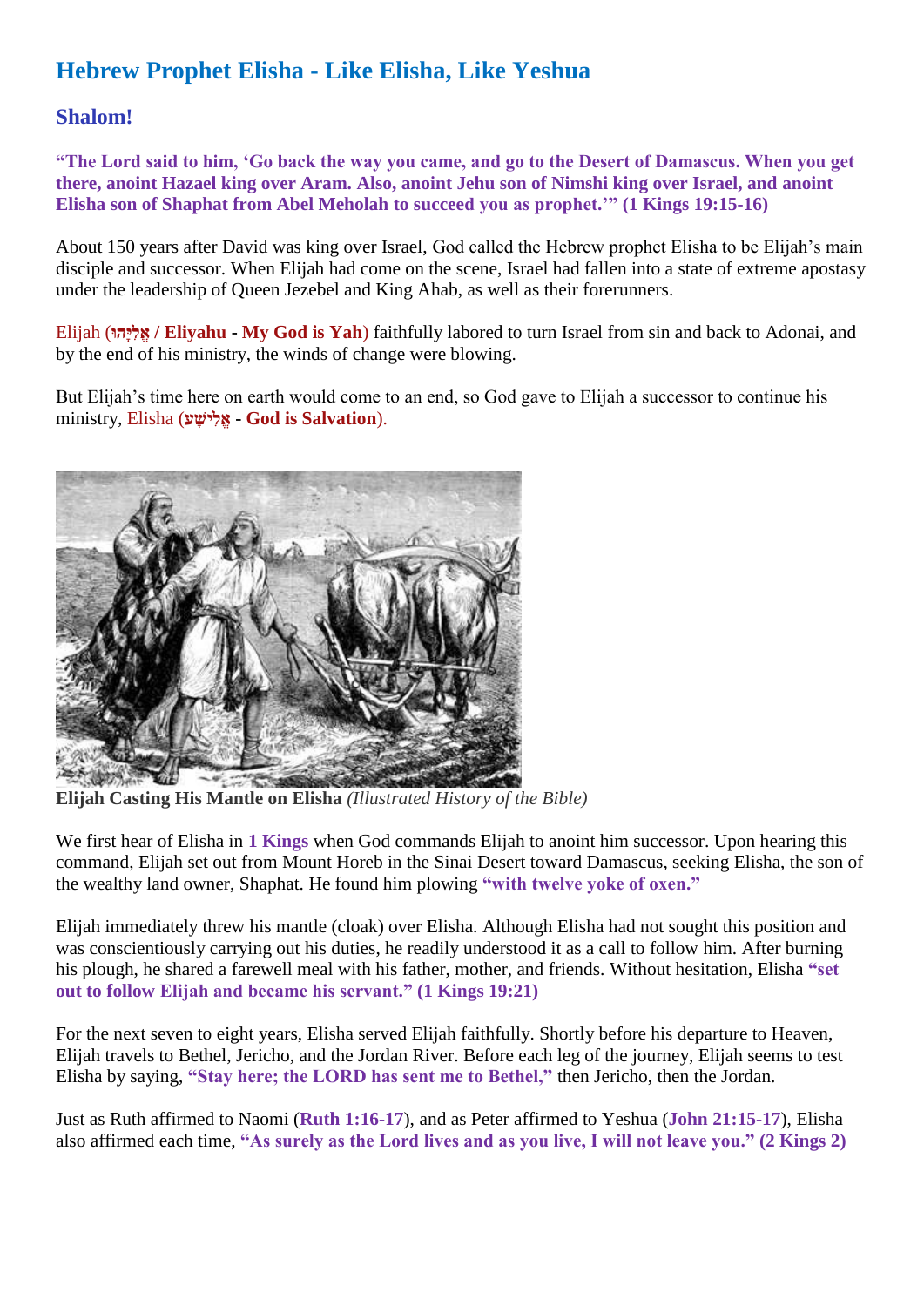

**Ruth's Wise Choice** *(Providence Lithograph, 1907)*

Also before each journey, a company of prophets told Elisha that YHVH (the Lord) was going to take Elijah that day. In true prophetic fashion, Elisha replied, **"Yes, I know."**

Upon reaching the Jordan, Elijah touched the waters with his rolled up mantel as 50 prophets looked on. In an echo of past miracles (Moses, Joshua), the waters divided, allowing him and Elisha to cross over on dry land. Once on the other side, Elijah asked Elisha what he could do for Elisha before he was taken.

Elisha responded, **"Let me inherit a double portion of your spirit." (2 Kings 2:9)** Since the double portion is the right of the eldest son (**Deuteronomy 21:17**), we can understand from this that he was asking to be acknowledged as Elijah's firstborn son, at least in a spiritual sense.



**Jordan River** *(Israel Tourism Photo)*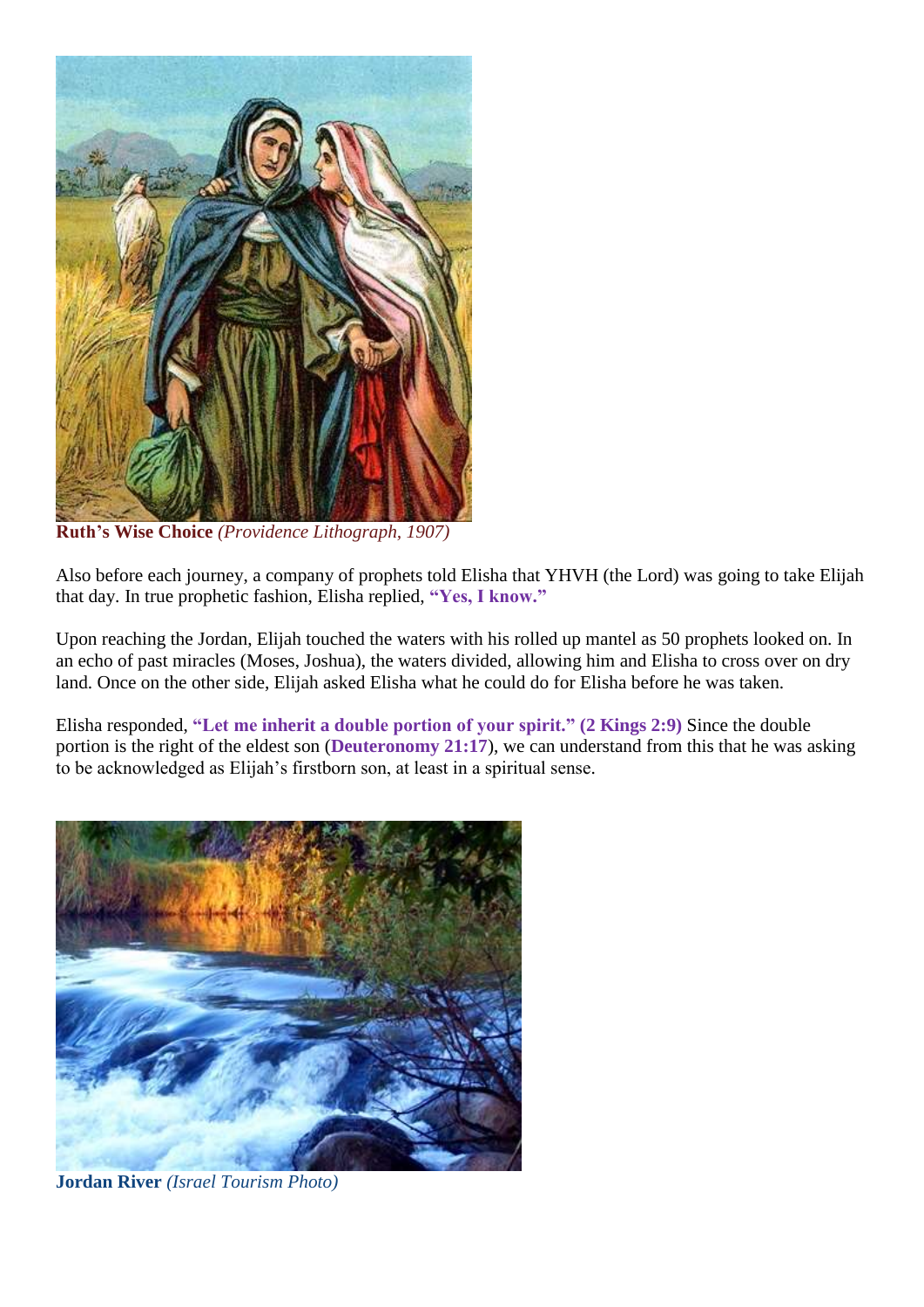Elisha was not asking for a physical inheritance, but a spiritual one. In this request, he acknowledged his dependence as a prophet on the Ruach HaKodesh (Holy Spirit) and not his own personal power.

Elijah said that this was a difficult request, but that if he saw him when he was taken, he would receive it. Elisha did see Elijah taken up into Heaven on a chariot of fire and was able to repossess Elijah's mantel that fell to the ground.

Elisha returned with Elijah's mantle to the banks of the Jordan, and as he struck the water, he cried out for a sign of His anointing, **"Where now is the LORD, the God of Elijah?"**

The waters parted again, as they did for Elijah. Elisha's miraculous crossing without Elijah prompted the prophets watching to acknowledge, **"The spirit of Elijah is resting on Elisha."** And they went to meet him and bowed to the ground before him.

With a double portion of anointing on him, Elisha not only became a widely recognized prophet in Israel but also a miracle worker for Israelites and foreigners alike. Elisha made himself available to others, educating them about obeying the Torah and living a life of faith. He traveled widely, advised kings, and befriended the common people, both Israelites and the foreign born.

Throughout his ministry from 892–832 BC, God used Elisha to touch people in the midst of sickness, death, and want in order to lead them into God's restorative mercy and grace.



Elisha sees Elijah taken to Heaven on the chariots of fire. *(Bible Primer)*

## **Elisha the Merciful Miracle Worker**

Early in his ministry, Elisha distinguished himself as a compassionate, merciful, miracle-working prophet.

Some of those miracles reflected the past and others foreshadowed those of Yeshua. As Moses healed the waters of Marah so his nation could survive (**Exodus 15:25**), Elisha's second miracle healed the spring near Jericho (**2 Kings 2:19-22**) so the people of the city could have a clean source of water.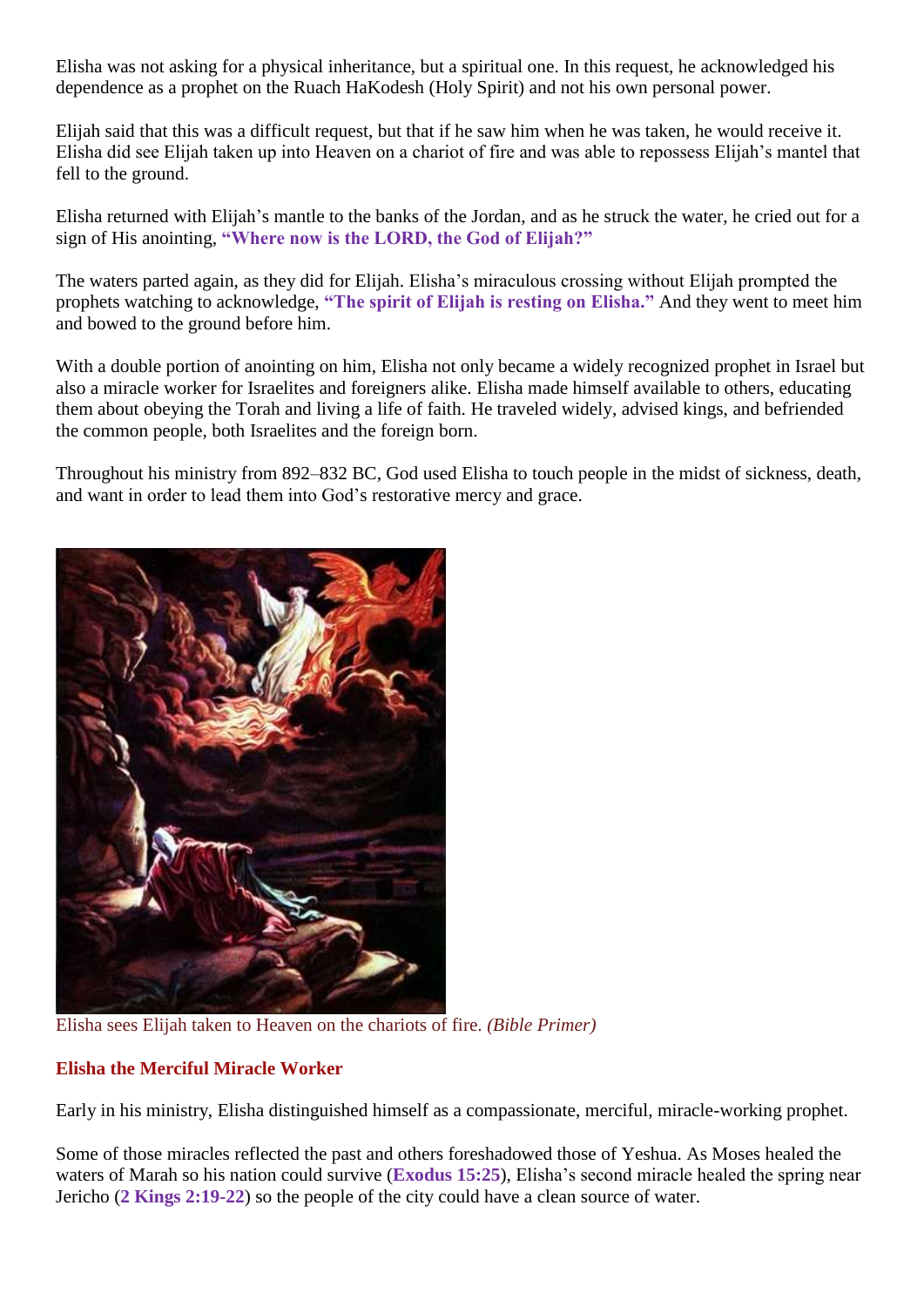### **"Thus says the LORD: 'I have healed this water; from it there shall be no more death or barrenness.'" (2 Kings 2:21)**

His compassion and mercy are again evident in the story of the impoverished widow. The creditor of her deceased husband, who Jewish tradition identifies as Obadiah, was threatening to take her two sons as slaves to pay off the debt. In a stunning display of supernatural entrepreneurship, Elisha told her to go through the village, collect empty jars, and fill all of them from her only jar of olive oil.

Just as Yeshua multiplied several baskets of loaves and fish from one basket (**Matthew 14:13-21**), she filled several jars with oil from one. The prophet then told her how to save her sons from slavery: **"Go, sell the oil and pay your debts. You and your sons can live on what is left." (2 Kings 4:1-7)**

Perhaps the most extravagant miracle is that of birth from barrenness and restoration from death. This opportunity confronted Elisha who had befriended a Shunammite woman and her husband; he stayed with them so often in his travels that they even provided him with his own room.

Elisha's servant Gehazi mentioned that the woman was childless and the wife of an old man. Wanting to do something to repay the woman, Elisha told her, **"At this season next year you will embrace a son." (2 Kings 4:16)**

This prophecy came to pass, but when the child grew older, he unexpectedly died. She laid him on the prophet's bed and went to look for Elisha, finding him on Mount Carmel. Learning of the death of the child, Elisha sent his assistant Gehazi with his staff telling him to lay the staff on the boy's face, but nothing happened.

When Elisha reached the house, the boy was still dead. He **"prayed to the LORD. Then he got on the bed and lay on the boy, mouth to mouth, eyes to eyes, hands to hands. As he stretched himself out on him, the boy's body grew warm." (2 Kings 4:33-35)**

After doing this a second time, **the child was restored to life.**



**Elisha and the Shunammite woman** (Bible Primer)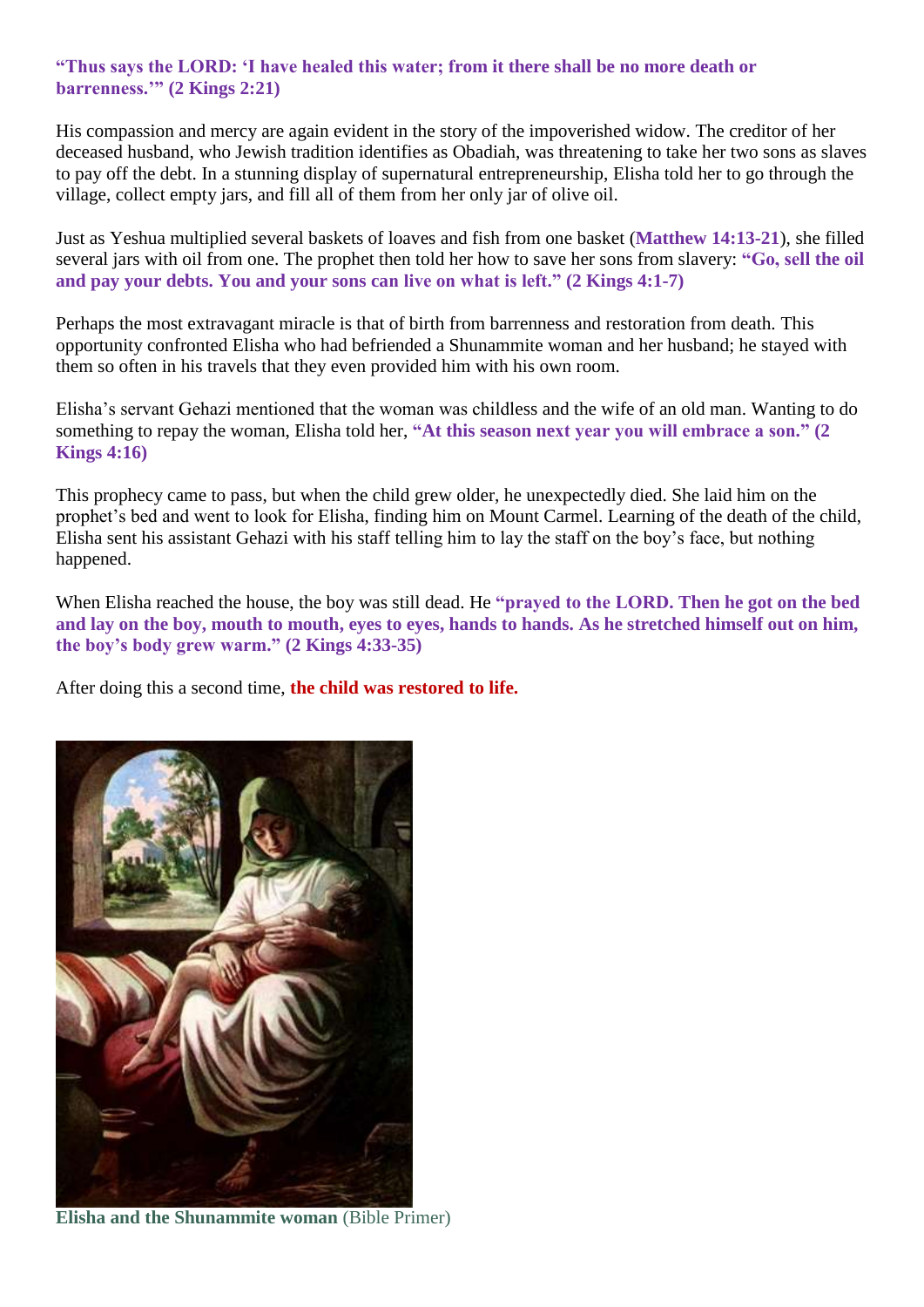On another occasion, during a famine in the land, a pot of stew that had been prepared for the prophets turned out to be poisonous. Elisha made the stew safe to eat. And, again, in an event that foreshadowed Yeshua's multiplication of meagre provision, **he multiplied 20 loaves of barley bread to feed a hundred, with food remaining.** (**2 Kings 4:42-44**)

The gifts of miracles and healing are not given to men or women in the Bible merely to make life easier on earth but to multiply faith in the Miracle Giver, God, the Father and His Holy Spirit.

To this end, Elisha's miraculous ministry was not restricted by cast, class, or nationality. **Like Yeshua, he did not always need to be present for a miracle to take place** either, as we learn from the story of the Syrian military commander Naaman, who had leprosy. (see **Matthew 8:5-13**)

When the military leader was cured by immersing himself in the Jordan River seven times, he responded by saying, **"Now I know that there is no God in all the world except in Israel." (2 Kings 5:15)**

Though Naaman realized it was God who had healed him, he wanted to reward Elisha; however Elisha would not take compensation from Naaman for the mighty work that God alone had done. The Lord's mercy is not for sale.

Yeshua highlighted the story of Naaman and Elisha in the synagogue of Nazareth, telling them that although there were many lepers who could have been healed by Elisha, only Naaman the Syrian was healed. Likewise, how many in Yeshua's day might have been healed but were not because of their unbelief. (**Luke 4:27**)



**The Prophet Elisha Declines Naaman's Gift**, *by Abraham van Dijck*

## **Elisha the Military Strategist**

As a prophet, Elisha was privy to supernatural knowledge that gave him an edge in warfare.

Elisha continually frustrated the king of Aram in his attempts to fight Israel. Each time he sent an army to a city, Elisha warned the king of Israel to avoid it. So effective were these warnings that the king of Aram suspected someone in his own court was a spy.

The Bible tells us in **2 Kings 6:11-14**: **"He summoned his officers and demanded of them, 'Tell me!**  Which of us is on the side of the king of Israel?' 'None of us, my lord the king,' said one of his officers, **'but Elisha, the prophet who is in Israel, tells the king of Israel the very words you speak in your**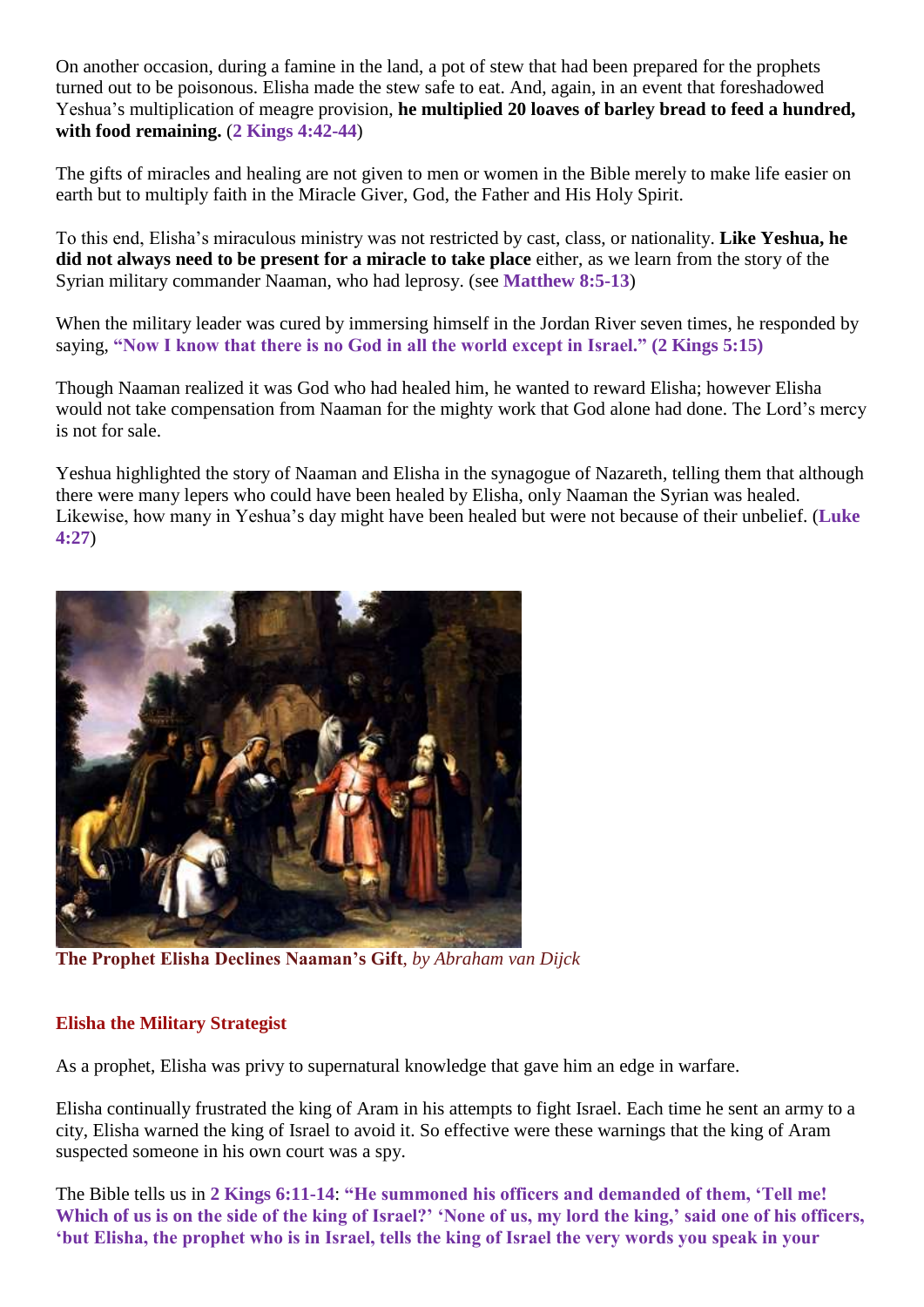**bedroom.' 'Go, find out where he is,' the king ordered, 'so I can send men and capture him.' The report came back: 'He is in Dothan.' Then he sent horses and chariots and a strong force there. They went by night and surrounded the city."**

When confronted by this attacking army, Elisha's servant was afraid and asked him what should be done. Elisha reassured him that they were in the company of a much greater army, a supernatural one. **"Then the Lord opened the servant's eyes, and he looked and saw the hills full of horses and chariots of fire all around Elisha." (2 Kings 6:16-17)**

Elisha prayed to God to blind the enemy troops, and he led them to Samaria. Once inside Samaria, they were at the mercy of Elisha, but he did not harm them. Instead, he had a feast set out before the Aramean troops who then returned to their homes, and the raids on Israel's territories stopped.

We at times might feel under attack and alone. These are the times we need to call out for help and to have our eyes opened. God has already released His mighty forces to protect us, and we can win the battle without a single shot being fired. We have an edge in warfare, just like Elisha.

#### **Like Elisha, Like Yeshua... Like Us**

**"In the past God spoke to our ancestors through the prophets at many times and in various ways, but in these last days he has spoken to us by his Son, whom he appointed heir of all things, and through whom also he made the universe." (Hebrews 1:1-2)**

Elisha stands as an example of humility, mercy, and faithfulness. Though a wealthy man brought up with privilege, when God called him into the position of prophet, he faithfully served his master until the Lord took him. Just as Elijah assigned Elisha as the new miracle-working prophet of Israel, Yochanan the Immerser (John the Baptist) came in the spirit of Elijah and publicly declared Yeshua as the miracleworking prophet from Nazareth.

Like Elisha, Yeshua raised the dead, healed the sick, multiplied food, and defied gravity (Elisha made an ax head float; Yeshua walked on water). But there is one act of mercy that only Yeshua as the Messiah could achieve, as the Lamb of God, He offered His own sinless body and blood as an atonement for all the sins of the world.

Elisha's main purpose was to finish the work of Elijah and help restore Israel during a very dark time back to the God of Israel. Yeshua has finished that work once and for all, reconciling the entire world back to God through his own righteous life. We only need to trust in and accept His offering on our behalf.

**"Day after day every priest stands and performs his religious duties; again and again he offers the same sacrifices, which can never take away sins. But when this priest had offered for all time one sacrifice for sins, he sat down at the right hand of God, and since that time he waits for his enemies to be made his footstool. For by one sacrifice he [Yeshua] has made perfect forever those who are being made holy." (Hebrews 10:11-14)**

Like Elisha and Yeshua, we have all been called into the ministry of reconciliation. (**2 Corinthians 5:16-21**)

To help us in our ministry, through Yeshua, we have access to the Ruach HaKodesh (Holy Spirit) who has entrusted each of us with at least one spiritual gift (**Romans 12:6-8; 1 Corinthians 12:4-11, 28**)

These gifts are to be used mercifully and strategically to reconcile our families, friends, coworkers, communities, and foreigners alike to the God of Israel and to each other. **May each of us, like Elisha, recognize that we can only serve God by wholeheartedly depending upon His Spirit. And may we walk in the power and anointing that is so readily available to those who follow Yeshua.**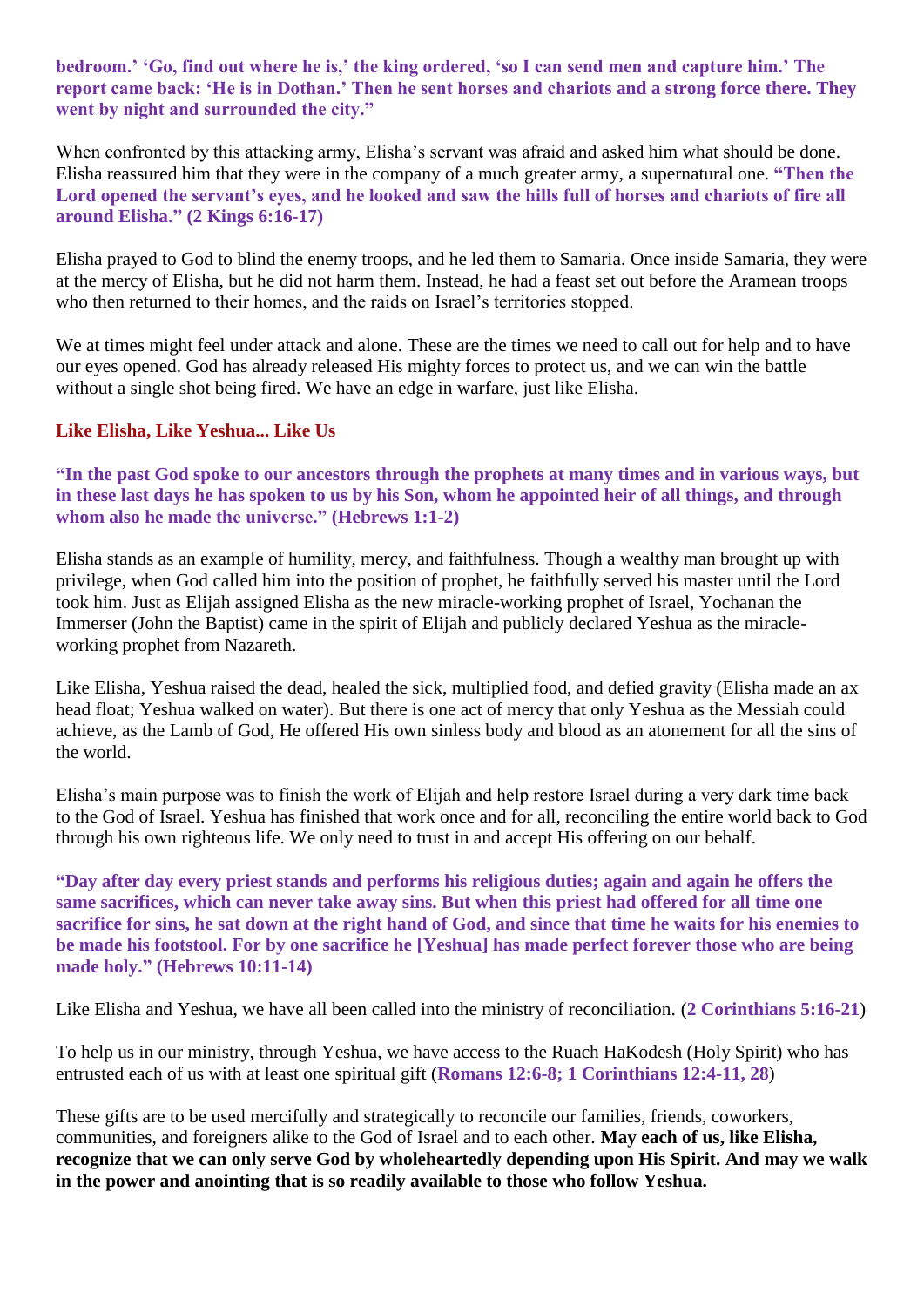# **Profeta Ebraico Eliseo - Come Eliseo, Come Yeshua**

## **Shalom!**

**L'Eterno gli disse: "Va Ungerai pure Jehu, figlio di Nimshi, come re d'Israele; ungerai quindi Elisha אלישה) Eliseo אליזו(, figlio di Shafat di Abel-Meholah, come profeta al tuo posto." (1 Re 19:15-16)**

Circa 150 anni dopo che Davide era re su Israele, Hashem (Dio) chiamò il profeta Elisha **אלישה**) **Eliseo אליזו** (come discepolo e successore principale di **Eliyahu אליהו) Elia in Ebraico**). Quando Eliyahu apparve sulla scena, Israele era caduto in uno stato di estrema apostasia sotto la guida della regina Jezebel e del re Achab, così come i loro predecessori.

**Eliyahu** (Elia in Ebraico) (**וּהָּי ִל ֱא / Eliyahu - Il mio Dio è Yah**) lavorò fedelmente per riportare Israele dalla morte del peccato verso la vita promessa da Adonai, e alla fine del suo ministero soffiavano finalmente i venti del cambiamento.

Ma il tempo di Eliyahu (Elia in Ebraico) qui sulla terra sarebbe presto finito, quindi Hashem (Dio) diede a Eliyahu un successore per continuare il suo ministero, Eliseo (**ע ָּיש ִל ֱא - Dio è salvezza**).

Abbiamo sentito parlare per la prima volta di Eliseo in **1 Re** quando Hashem (Dio) comandò ad Eliyahu (Elia) di ungerlo come suo successore. Dopo aver ascoltato questo comando, Eliyahu (Elia) partì dal Monte Horeb nel deserto del Sinai verso Damasco, alla ricerca di Eliseo, figlio del ricco proprietario terriero, Shaphat. Lo trovò ad arare **"con dodici gioghi di buoi."**

Eliyahu gettò immediatamente il suo mantello su Eliseo. Sebbene Eliseo non avesse cercato questa posizione e svolgesse coscienziosamente i suoi doveri, comprese prontamente la sua chiamata a seguirlo. Dopo aver bruciato l'aratro, condivise un pasto d'addio con suo padre, sua madre e i suoi amici. Senza esitazione, Eliseo **"partì per seguire Elia e divenne suo servitore"** (**1 Re 19:21**)

Per i successivi sette o otto anni, Eliseo servì fedelmente Elia. Poco prima della sua partenza per il Paradiso, Elia si recò a Betel, Gerico e il fiume Giordano. Prima di ogni tappa del viaggio, Elia sembrò mettere alla prova Eliseo dicendo: **"Resta qui; il Signore mi ha mandato a Betel"**, poi Gerico, poi il Giordano. Proprio come Ruth affermò a Naomi (**Ruth 1:16-17**), e come Pietro affermò a Yeshua (**Giovanni 21:15-17**), anche Eliseo affermava ogni volta: **"Sicuramente come il Signore vive e come tu vivi, io non ti lascerò." (2 Re 2)**

Sempre prima di ogni viaggio, una compagnia di profeti disse ad Eliseo che YHVH (il Signore) avrebbe preso Elia quel giorno. In modo profetico, Eliseo rispose: **"Sì, lo so."** Dopo aver raggiunto il Giordano, Eliyahu toccò le acque con il suo mantello arrotolato mentre 50 profeti stavano a guardare. In un'eco di miracoli del passato (Mosè, Giosuè), le acque si divisero, permettendo a lui ed Eliseo di attraversare il fiume Giordano sulla terraferma. Una volta dall'altra parte, Eliyahu chiese ad Eliseo cosa poteva fare per Eliseo prima che fosse rapito in cielo. Eliseo rispose: **"Lasciami ereditare una doppia porzione del tuo spirito." (2 Re 2:9)** Poiché la doppia porzione è il diritto del figlio maggiore (**Deuteronomio 21:17**), possiamo capire da ciò che stava chiedendo che egli voleva essere riconosciuto come il primogenito di Eliyahu, almeno in senso spirituale.

Eliseo non stava chiedendo un'eredità fisica, ma spirituale. In questa richiesta, riconobbe la sua dipendenza come profeta dal Ruach HaKodesh (Spirito Santo) e non dal suo potere personale. Eliyahu disse che questa era una richiesta difficile, ma che se l'avesse visto quando sarebbe stato rapito in cielo, l'avrebbe ricevuta. Eliseo vide Eliyahu sollevato in cielo su un carro di fuoco e fu in grado di riappropriarsi del mantello di Eliyahu che cadde a terra. Eliseo tornò con il mantello di Eliyahu sulle rive del Giordano e, quando colpì l'acqua, gridò per un segno della sua unzione, **"Dov'è ora l'Eterno, il Dio di Eliyahu?"**

Le acque si separarono di nuovo, come fecero per Eliyahu. La traversata miracolosa di Eliseo senza Eliyahu indusse i profeti a guardare per riconoscere che: **"Lo spirito di Elia si riposa su Eliseo".** E andarono a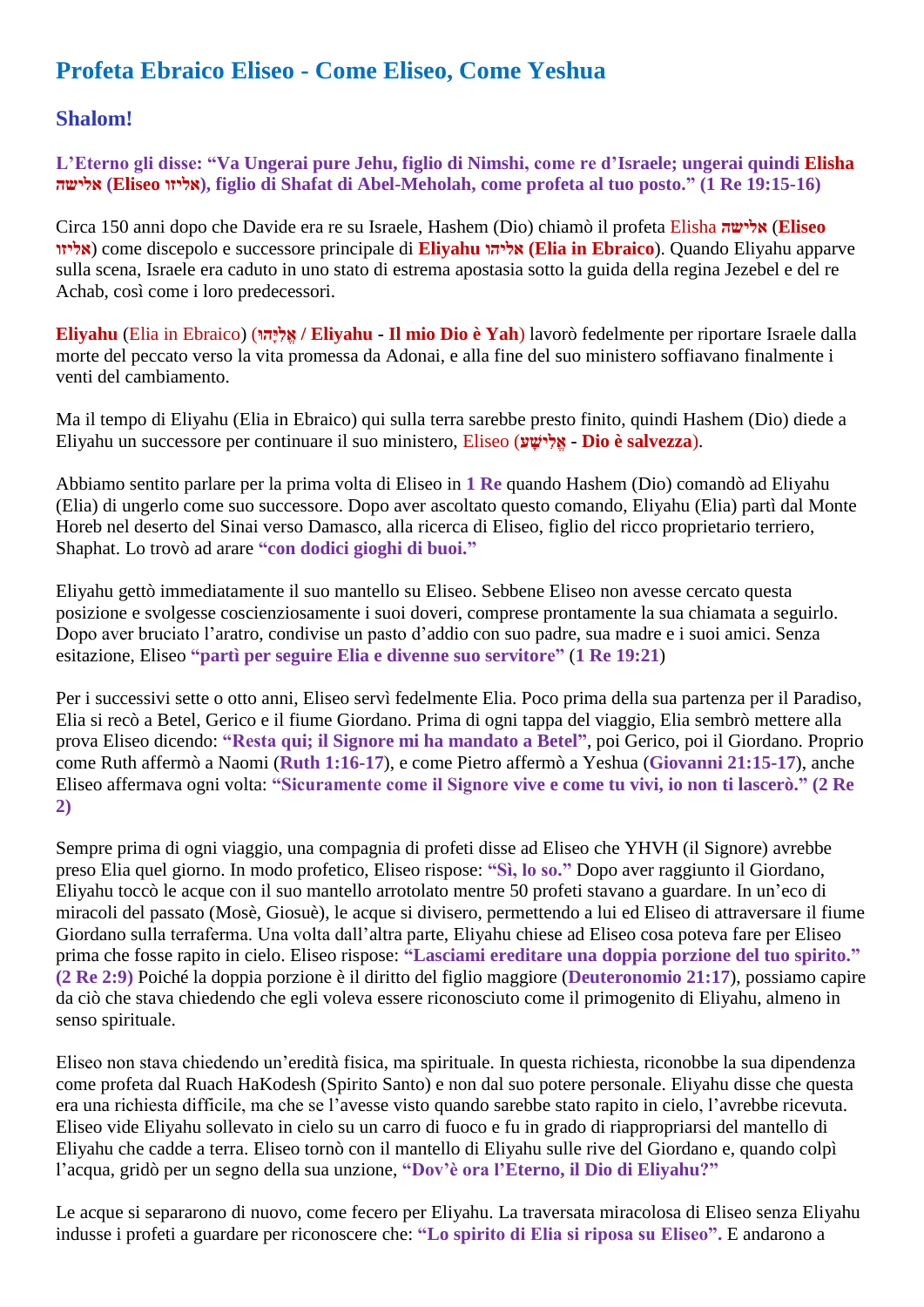incontrarlo e si inchinarono a terra davanti a lui. Con una doppia porzione di unzione per lui, Eliseo non solo divenne un profeta ampiamente riconosciuto in Israele, ma anche usato per portare miracoli nelle vite degli Israeliti e degli stranieri. Eliseo si è reso disponibile agli altri, educandoli a obbedire alla Torah e vivere una vita di fede. Ha viaggiato molto, ha consigliato i re e ha stretto amicizia con la gente comune, sia Israeliti che stranieri. Durante il suo ministero tra l'892 e l'832 a.C., Hashem (Dio) usò Eliseo per toccare le persone in mezzo alla malattia, alla morte e al desiderio di condurle alla misericordia riparatrice e alla grazia di Hashem (Dio).

## **Eliseo Misericordioso Operatore dei Miracoli**

All'inizio del suo ministero, Eliseo si distinse come profeta compassionevole, misericordioso e miracoloso.

Alcuni di quei miracoli riflettevano il passato e altri prefiguravano quelli di Yeshua. Mentre Mosè guariva le acque di Marah in modo che la sua nazione potesse sopravvivere (**Esodo 15:25**), il secondo miracolo di Eliseo guarì la sorgente vicino a Gerico (**2 Re 2:19-22**) in modo che il popolo della città potesse avere una fonte d'acqua pulita.

## **"Così dice l'Eterno: 'Ho guarito quest'acqua; da esso non ci sarà più morte o sterilità." (2 Re 2:21)**

La sua compassione e misericordia sono di nuovo evidenti nella storia della vedova impoverita. La creditrice del marito defunto, che la tradizione Ebraica identifica come Obadia, stava minacciando di prendere i suoi due figli come schiavi per pagare il debito. In una straordinaria dimostrazione dell'imprenditoria soprannaturale, Eliseo le disse di attraversare il villaggio, raccogliere barattoli vuoti e riempirli tutti dal suo unico barattolo di olio d'oliva.

Proprio mentre Yeshua moltiplicava diversi cestini di pani e pesci da un paniere (**Matteo 14:13-21**), la vedova riempì diversi barattoli con l'olio di uno. Il profeta le disse allora come salvare i suoi figli dalla schiavitù: **"Vai, vendi l'olio e paga i tuoi debiti. Tu e i tuoi figli potete vivere su ciò che resta." (2 Re 4:1-7)**

Forse il miracolo più stravagante è quello della nascita dalla sterilità e il ripristino dalla morte. Questa opportunità si è confrontata con Eliseo che aveva stretto amicizia con una donna Shunammita e suo marito; è rimasto con loro così spesso nei suoi viaggi che gli hanno persino fornito la sua stanza.

Il servo di Eliseo, Gehazi, ha detto che la donna era senza figli e la moglie di un vecchio. Volendo fare qualcosa per ripagare la donna, Eliseo le disse: **"In questa stagione il prossimo anno abbraccerai un figlio." (2 Re 4:16)**

Questa profezia si realizzò, ma quando il bambino divenne più grande, morì inaspettatamente. Lo adagiò sul letto del profeta e andò a cercare Eliseo, trovandolo sul Monte Carmelo. Apprendendo della morte del bambino, Eliseo mandò il suo assistente Gehazi con il suo bastone a dirgli di posare il bastone sul viso del ragazzo, ma non successe nulla.

Quando Eliseo raggiunse la casa, il ragazzo era ancora morto. **"Egli allora entrò, chiuse la porta dietro loro due e pregò l'Eterno. Poi salì sul letto e si coricò sul fanciullo; pose la propria bocca sulla sua bocca, i propri occhi sui suoi occhi, le proprie mani sulle sue mani; si distese sopra di lui e la carne del fanciullo si riscaldò. Quindi Eliseo si tirò indietro e andò qua e là per la casa; poi salì di nuovo e si distese sopra il fanciullo; il fanciullo starnutì sette volte ed aperse gli occhi." (2 Re 4:33-35)**

Dopo averlo fatto una seconda volta, il bambino fu riportato in vita. In un'altra occasione, durante una carestia nel paese, una pentola di stufato che era stata preparata per i profeti si rivelò velenosa. Eliseo rese lo stufato sicuro da mangiare. E, ancora una volta, in un evento che ha prefigurato la moltiplicazione di Yeshua di scarsa disponibilità, **ha moltiplicato 20 pagnotte di pane d'orzo per darne da mangiare un centinaio, con il cibo rimasto**. (**2 Re 4:42-44)**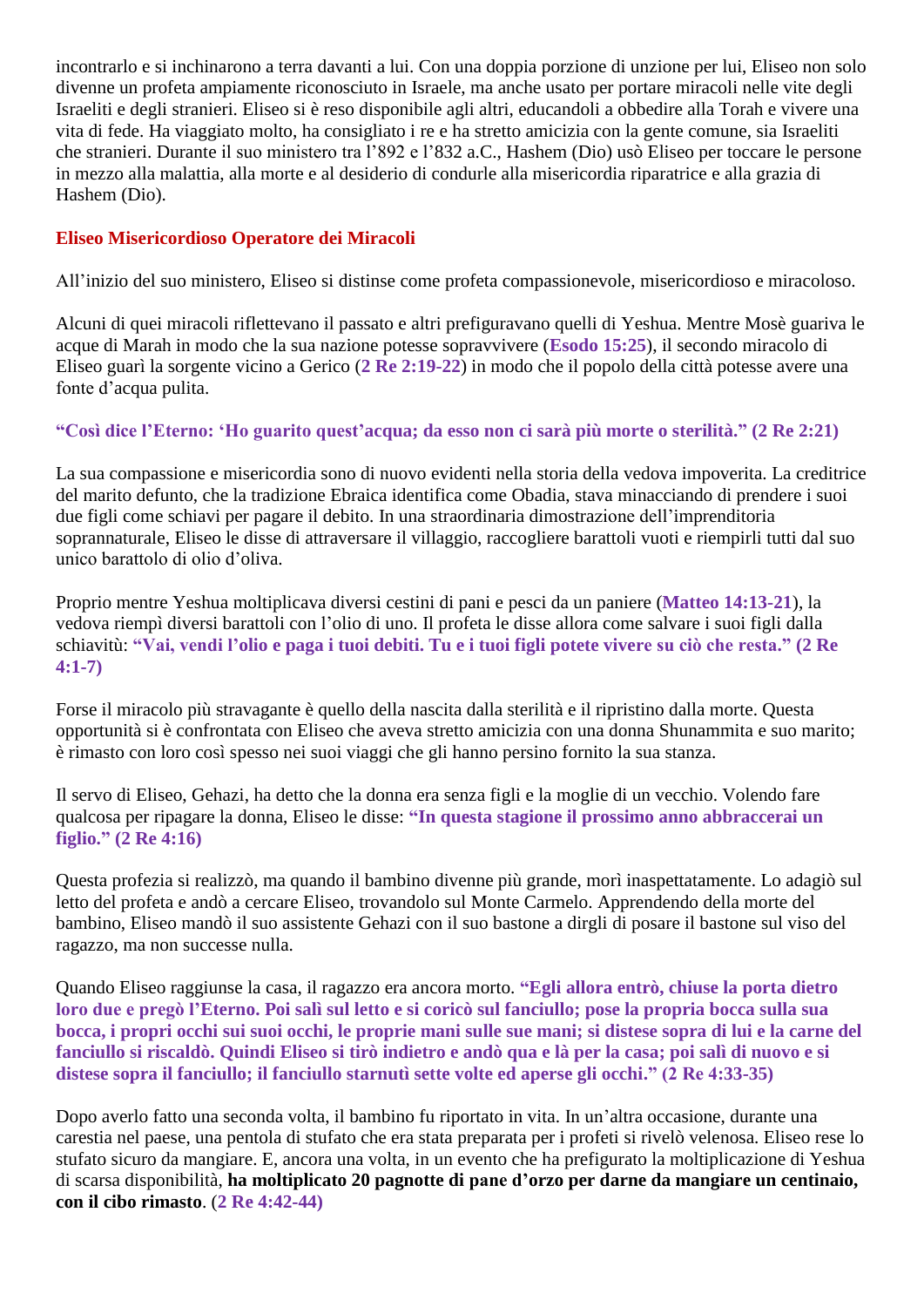I doni dei miracoli e della guarigione non sono dati a uomini o donne nella Bibbia semplicemente per rendere la vita più facile sulla terra, ma per moltiplicare la fede nel Miracolo, Hashem (Dio), il Padre e il Suo Ruach HaKodesh (Spirito Santo).

A tal fine, il ministero miracoloso di Eliseo non era limitato da casta, classe o nazionalità. Come Yeshua, non ha sempre avuto bisogno di essere presente perché avvenga un miracolo, come apprendiamo dalla storia del comandante militare siriano Naaman, che aveva la lebbra. (vedi **Matteo 8:5-13**), quando il capo militare fu guarito immergendosi sette volte nel fiume Giordano, rispose dicendo: **"Ora so che non c'è Dio in tutto il mondo tranne che in Israele." (2 Re 5:15)**

Sebbene Naaman capisse che era stato Hashem (Dio) a guarirlo, voleva premiare Eliseo; tuttavia Eliseo non avrebbe ricevuto alcun compenso da Naaman per il potente lavoro che solo Hashem (Dio) aveva fatto. La misericordia del Signore non è in vendita. Yeshua ha messo in evidenza la storia di Naaman ed Eliseo nella sinagoga di Nazaret, dicendo alla gente che sebbene ci fossero molti lebbrosi che avrebbero potuto essere guariti da Eliseo, solo Naaman il siriano era stato guarito. Allo stesso modo, quanti ai giorni di Yeshua avrebbero potuto essere guariti ma non lo furono a causa della loro incredulità. (**Luca 4:27**)

#### **Eliseo, Stratega Militare**

Come profeta, Eliseo era a conoscenza della conoscenza soprannaturale che gli dava un vantaggio nella guerra. Eliseo frustrava continuamente il re di Aram nei suoi tentativi di combattere Israele. Ogni volta che inviava un esercito in una città, Eliseo avvertiva il re di Israele per evitare la sconfitta. Questi avvertimenti erano così efficaci che il re di Aram sospettava che qualcuno nella sua stessa corte fosse una spia.

La Bibbia ci dice in **2 Re 6:11-14**: **"Molto turbato in cuor suo per questa cosa, il re di Siria convocò i suoi servi e disse loro: "Non sapete dirmi chi dei nostri parteggia per il re d'Israele?" Uno dei suoi servi rispose: "Nessuno, o re mio signore, ma Eliseo, il profeta che è in Israele, fa sapere al re d'Israele perfino le parole che tu dici nella camera da letto". Allora il re disse: "Andate a vedere dove si trova, perché lo possa mandare a prendere". Gli fu riferito: "Ecco, si trova a Dothan". Così il re vi mandò cavalli, carri e un grande esercito; essi giunsero di notte e circondarono la città."**

Di fronte a questo esercito in attacco, il servitore di Eliseo aveva paura e gli chiese cosa dovesse fare. Eliseo lo rassicurò che erano in compagnia di un esercito molto più grande, soprannaturale. **"Egli rispose: "Non temere, perché quelli che sono con noi, sono più numerosi di quelli che sono con loro". Poi Eliseo pregò e disse: "O Eterno, ti prego, apri i suoi occhi, perché egli possa vedere". L'Eterno allora aperse gli occhi del giovane e questi vide; ed ecco il monte era pieno di cavalli e di carri di fuoco, tutt'intorno ad Eliseo." (2 Re 6:16-17)**

Eliseo pregò Hashem (Dio) di accecare le truppe nemiche e le condusse a Samaria. Una volta dentro Samaria, esse furono in balia di Eliseo, ma lui non li danneggiò. Invece, aveva organizzato una festa davanti alle truppe aramee che poi tornarono alle loro case e le incursioni nei territori di Israele placarono.

A volte potremmo sentirci sotto attacco e soli. Questi sono i tempi in cui abbiamo bisogno di chiedere aiuto ad Hashem (Dio) e di aprire gli occhi spirituali. Hashem (Dio) ha già liberato le sue potenti forze per proteggerci, e possiamo vincere la battaglia senza sparare un solo colpo. Abbiamo un vantaggio in guerra, proprio come Eliseo.

## **Come Eliseo, Come Yeshua ... Come noi**

**"Dio, dopo aver anticamente parlato molte volte e in svariati modi ai padri per mezzo dei profeti, in questi ultimi giorni ha parlato a noi per mezzo di suo Figlio, che egli ha costituito erede di tutte le cose, per mezzo del quale ha anche fatto l'universo." (Ebrei 1:1-2)**

Eliseo rappresenta un esempio di umiltà, misericordia e fedeltà. Sebbene egli fosse un uomo benestante, cresciuto nel benessere economico, quando HaShem (Dio) lo chiamò nella posizione di profeta, servì